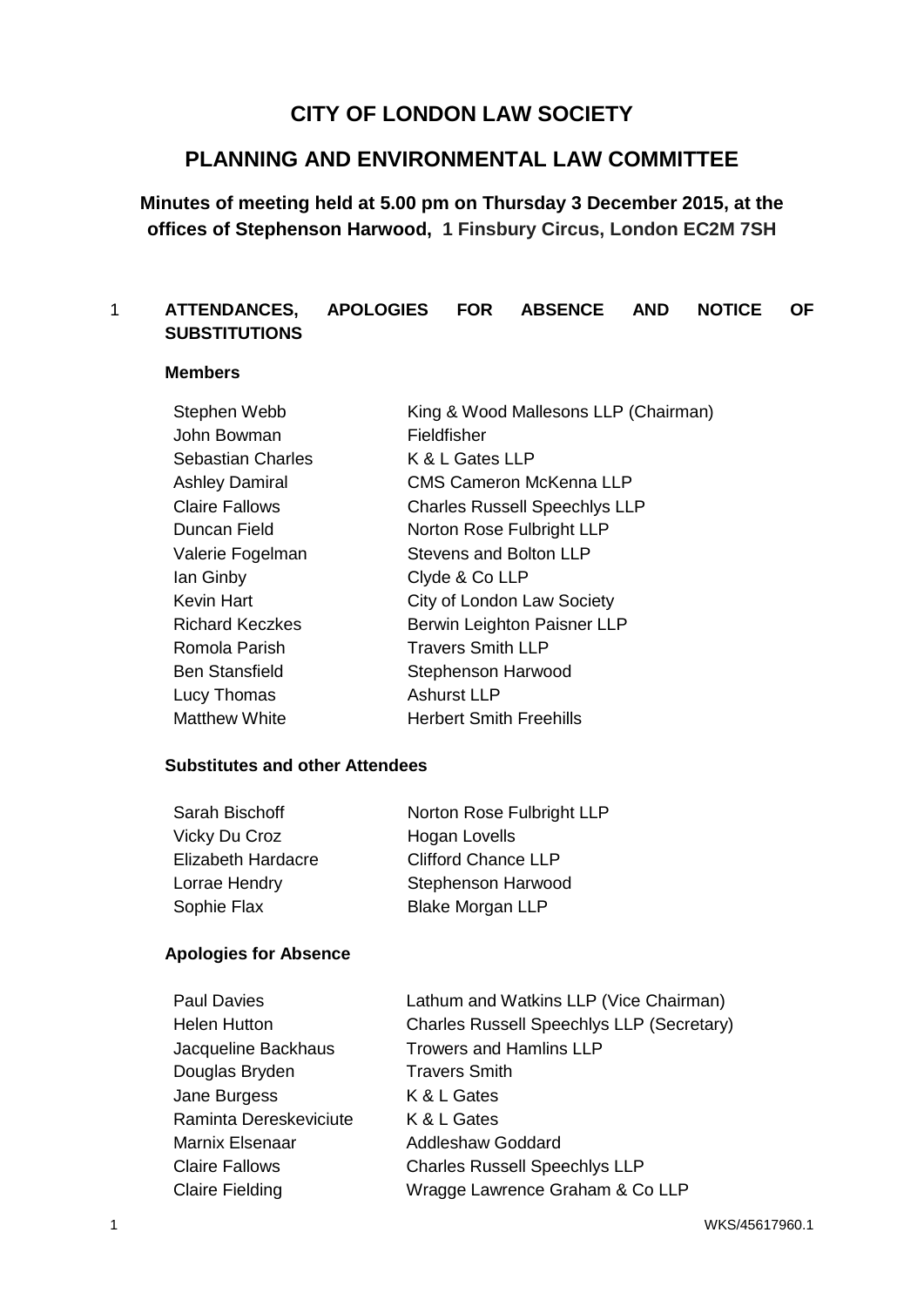| <b>Michael Gallimore</b> | Hogan Lovells               |
|--------------------------|-----------------------------|
| <b>Robin Holmes</b>      | Farrer & Co                 |
| Nigel Howorth            | <b>Clifford Chance</b>      |
| <b>Rupert Jones</b>      | Weil Gotshal & Manges       |
| Tim Pugh                 | Berwin Leighton Paisner LLP |
| Joshua Risso-Gill        | Nabarro                     |
| Pat Thomas               | Pat Thomas Planning         |

#### 2 **MINUTES OF LAST MEETING**

Val said that she would be happy to step down as vice-chair or to share the position of vice-chair position with Paul, at the prerogative of Paul or the Chairman.

The minutes from the last meeting were approved.

#### 3 **MATTERS ARISING**

None.

#### 4 **CHAIRMAN'S REPORT**

- 4.1 The Chairman reported that Greg Jones QC has been appointed by the Irish Government to chair an independent review of the Irish Planning Board and this this is due to report by the end of 2015. Details had been circulated amongst the group for their input however it was felt to be outside of the Committee's remit.
- 4.2 The Chairman had attended a recent National Law Society Planning and Environment Law Committee meeting in Wales. It was an interesting session and an invitation may be extended to someone in the Welsh Government to come and give a talk before the Committee.

#### 5 **UPDATE ON THE ROLE OF THE COMMITTEE**

- a) Confirmation of terms of reference
- 5.1 Following the discussions at the previous meeting, in September, the Committee reviewed the terms of reference of the Committee going forward and these were agreed as:

*"to keep under review and promote improvements in planning and environmental law, policy, practice and procedures, with particular regard to the legal work carried out by solicitors both a) at law firms and b) in the public sector, who are located in the City of London".*

- b) Environmental Committee arrangements
- 5.2 The environmental sub-committee was discussed. Invitations were sent out and there has been a 90% uptake. The first meeting will take place on 21 January 2016.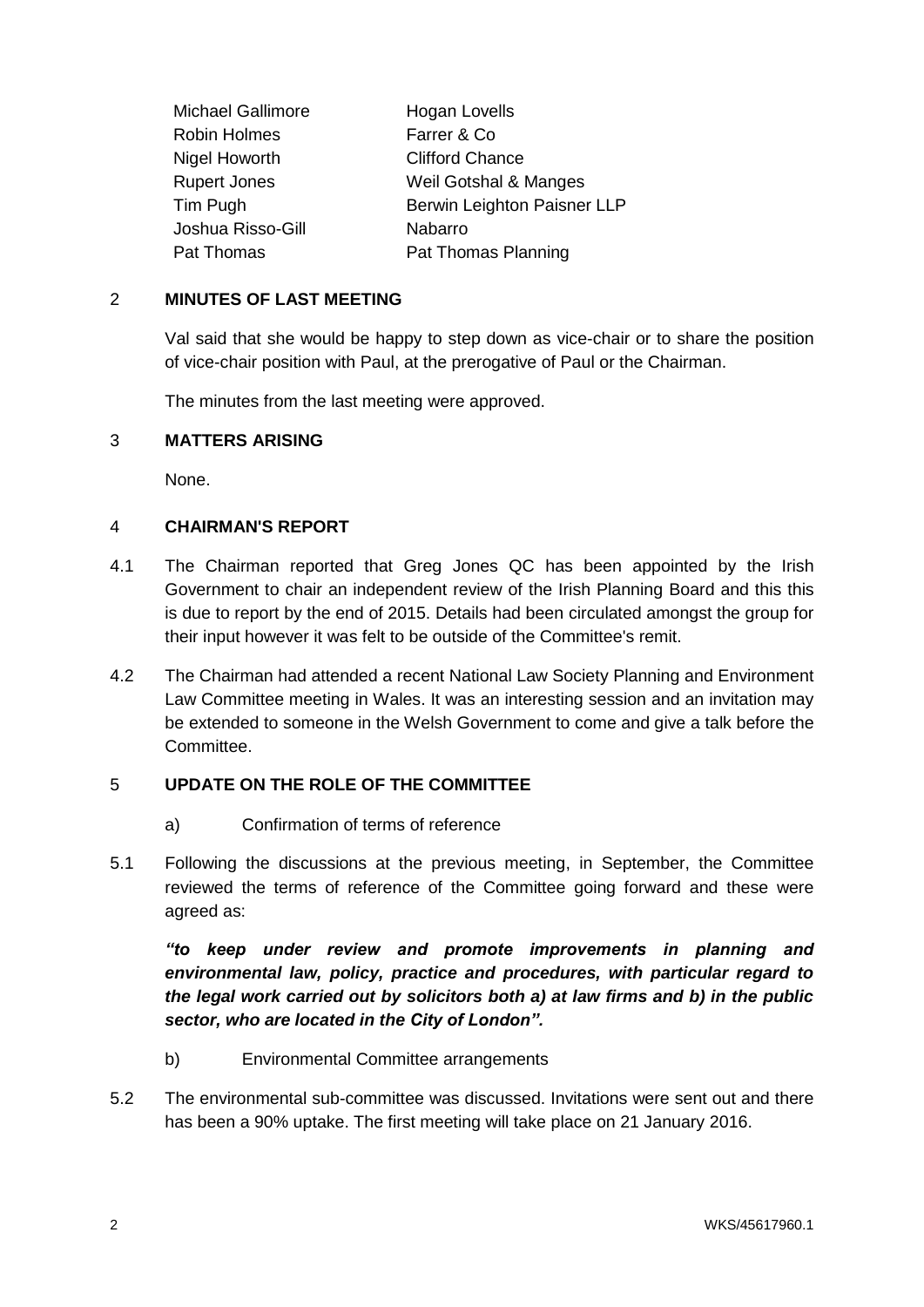## 6 **PLANNING MATTERS**

- a) Housing and Planning Bill update and submission
- 6.1 Duncan Field and Sarah Bischoff gave an update on the report produced by a subcommittee tasked with reviewing the Housing and Planning Bill ("the Bill").

The following aspects of the Bill were discussed:

- The starter homes provisions: it is not clear how this would fit with authorities' obligation to do an objective assessment of housing need;
- The Secretary of State's to force through Local Plan designation: although there are obvious tension with the Localism agenda, the Government's clear drive to ensure that local plans are brought forward was welcomed;
- The permission in principle ("PiP") concept which together with at technical details consent the PiP regime would grant full planning permission for development of land: concerns were raised regarding how local planning authorities will resource the bringing forward of allocations and how duties under the Environmental Impact Assessment Regulations would be satisfied in respect of PiP;
- The Secretary of State's power to require authorities to keep register of particular kinds of land: the Committee's view was that authorities should be given discretion to exclude sites from the register;
- Changes to the nationally significant infrastructure project ("NSIP") so that housing which is either "associated" with an NSIP or "on the same site as, or next to or close to" an NSIP to be included in an application for development consent under the Planning Act 2008: this was welcomed, but the Government should clarify the legal and policy framework and provide examples of the type of housing development which may qualify, and this should be focused on the functional relationship between housing and the NSIP, rather than a set geographical distance;
- Changes to compulsory purchase orders ("CPO") powers, timetable and process including the proposal of a one year extension of the time limit for CPOs where a challenge is made to the validity of the order: the Committee's view was that this extension should run for the entire time it takes to deal with the challenge, and the Secretary of State should also be subject to a specific timetable for the avoidance of delays. The proposed power for courts to quash the decision to confirm a CPO (rather than having to quash the entire CPO itself) was welcomed.
- 6.2 The Committee's comments on the Bill were submitted to the Public Bill Committee on 25 November 2015.
- 6.3 Matthew White suggested that further comments should be submitted in relation to the new Clause 137, which replaces section 237 of the Town and Country Planning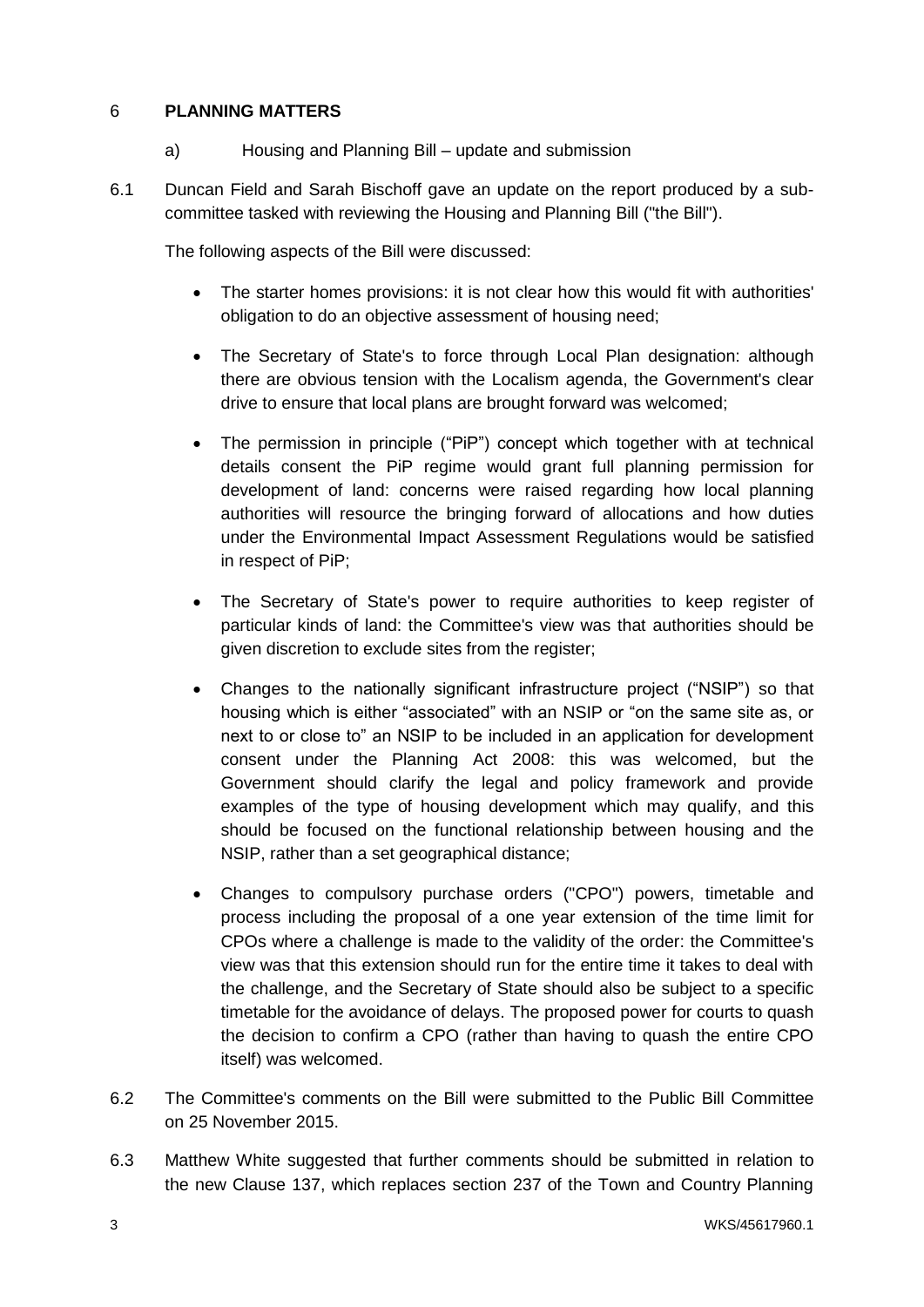Act 1990 to provide a new power to override easements and other rights when undertaking development. As drafted it is not clear that the new power will entitle developers who become successors in title to the specified authority to take free of the easements and other rights. Express provisions should be included in clause 137 to ensure any easements and other rights remain unenforceable against the original developer and any successors in title or persons who derive title from the developer.

- 6.4 Richard Keczkes raised a concern that if the Secretary of State has the power to mandate when land goes on the brownfield register this could affect local plans in various stages.
- 6.5 The Chairman queried how the Government subsidy for starter homes would be administered in practice and how the Government will ensure this reaches developers who will be providing starter homes.
- 6.6 Sebastian Charles queried how the detail in relation to the starter homes would work, and in particular which development it would apply to, the level of provision that would be required, and whether off-site provision would be acceptable.
- 6.7 The Chairman asked whether there was an appetite to send further comments in to the public bill committee and there was a general feeling that there was. Matthew and Sebastian will send their comments to Duncan Field, so that further comments can be submitted to the public bill committee.
	- b) Review of the Community Infrastructure Levy
- 6.8 The Government has set up a panel to review the Community Infrastructure Levy ("CIL") and a consultation paper has been released entitled "Community Infrastructure Levy Review Panel Questionnaire". A sub-group would be meeting at 10am on 8 December 2015 to put together the Committees submissions.
- 6.9 Matthew provided a quick summary of the questionnaire. The focus of the questionnaire is the extent to which CIL does or can provide an effective mechanism for funding infrastructure, and to recommend changes that would improve its operation. The closing date for comments is 15 January 2016.
- 6.10 Matthew stated that one issue the Committee should cover is that where infrastructure improvements are required to mitigate the impact of development, and the infrastructure is included on the local planning authority's Regulation 123 List, there is no mechanism under CIL to secure delivery at the time needed for the development or require local planning authorities to commit to guaranteed delivery of the infrastructure to be funded by CIL (as there would have been under the S106 regime). Therefore where infrastructure is required to be delivered by a certain time, mechanisms are being used by developers outside the CIL and section 106 systems to secure this, for example in London under section 156 and Schedule 11 to the Greater London Authority Act 1999.
- 6.11 This can mean that the developer has to commit to the funding of the infrastructure twice (under the CIL regime and through other means to ensure it is delivered at the appropriate time) which creates an additional financial burden on developers. In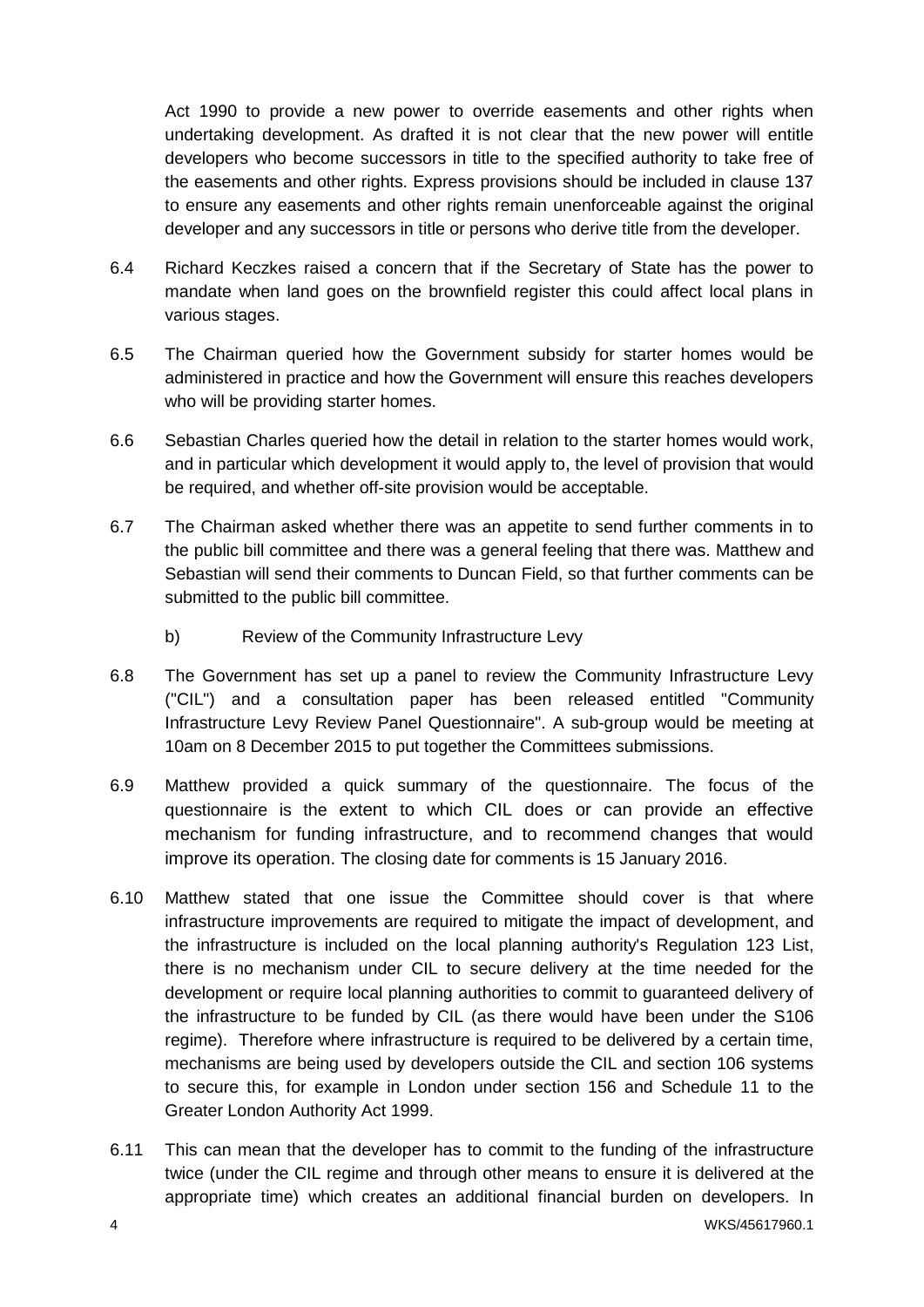addition, using novel provisions present an additional risk to the developer of legal challenge as such agreements have not been tested by the courts.

- 6.12 Duncan said one problem he often sees is poorly drafted Regulation 123 Lists, which such broad categories (e.g. "education" or "transport") so that no development can be secured through S106 agreements due to the prohibition in Regulation 123. There was some discussion as to whether the CIL regime is flexible enough to deal with delivery of infrastructure at all.
- 6.13 There was a general feeling that the regime is not satisfactory and is not an effective mechanism for funding infrastructure, and bringing forward development. A discussion was had as to what evidence could be provided to show that the CIL regime inhibits deliverability of projects. There was also a discussion as to how radical the committee could be in any response – would it be possible to propose that the CIL regime should be scrapped altogether?
- 6.14 Richard mentioned that if we are to push S106 back into focus we would need to touch on the Governments proposals for mediation where there are delays.
- 6.15 The Chairman said it would be possible to be radical in our response but then suggest ways in which the CIL regime could be improved if it is to be kept.

## 7 **RECENT/UPCOMING ENVIRONMENTAL MATTERS**

- 7.1 Val Fogelman said that Paul Davies sends his apologies as he is at the UN Climate Change Conference in Paris.
	- a) MOJ Consultation on Costs Protection for Environmental Claims
- 7.2 Val provided a quick summary of the MOJ Consultation of Costs Protection for Environmental Claims and the matters which the Committee would be dealing with in its response to the consultation:
	- The MOJ have proposed a revised definition of an Aarhus claim so that the Environmental Costs Protection Regime will apply to all cases (which fall within the scope of the Aarhus Convention) whether brought by way of a judicial review or a review under statute. Currently it is for a court to determine whether or not the regime applies. Although the Committee generally supports this in principle, there is a lack of clarity around the revised definition which currently does not touch on the subject matter of a claim. The court's power to determine whether the regime applies is supported.
	- The MOJ has proposed changes to eligibility so that so that only a claimant who is a 'member of the public' is entitled to costs protection, to bring the regime in line with the Aarhus Convention. The Committee is concerned that proposed changes might be construed so as not to include organisations and companies and that this may have an effect for example on NGO's and other organisations in bringing claims forward.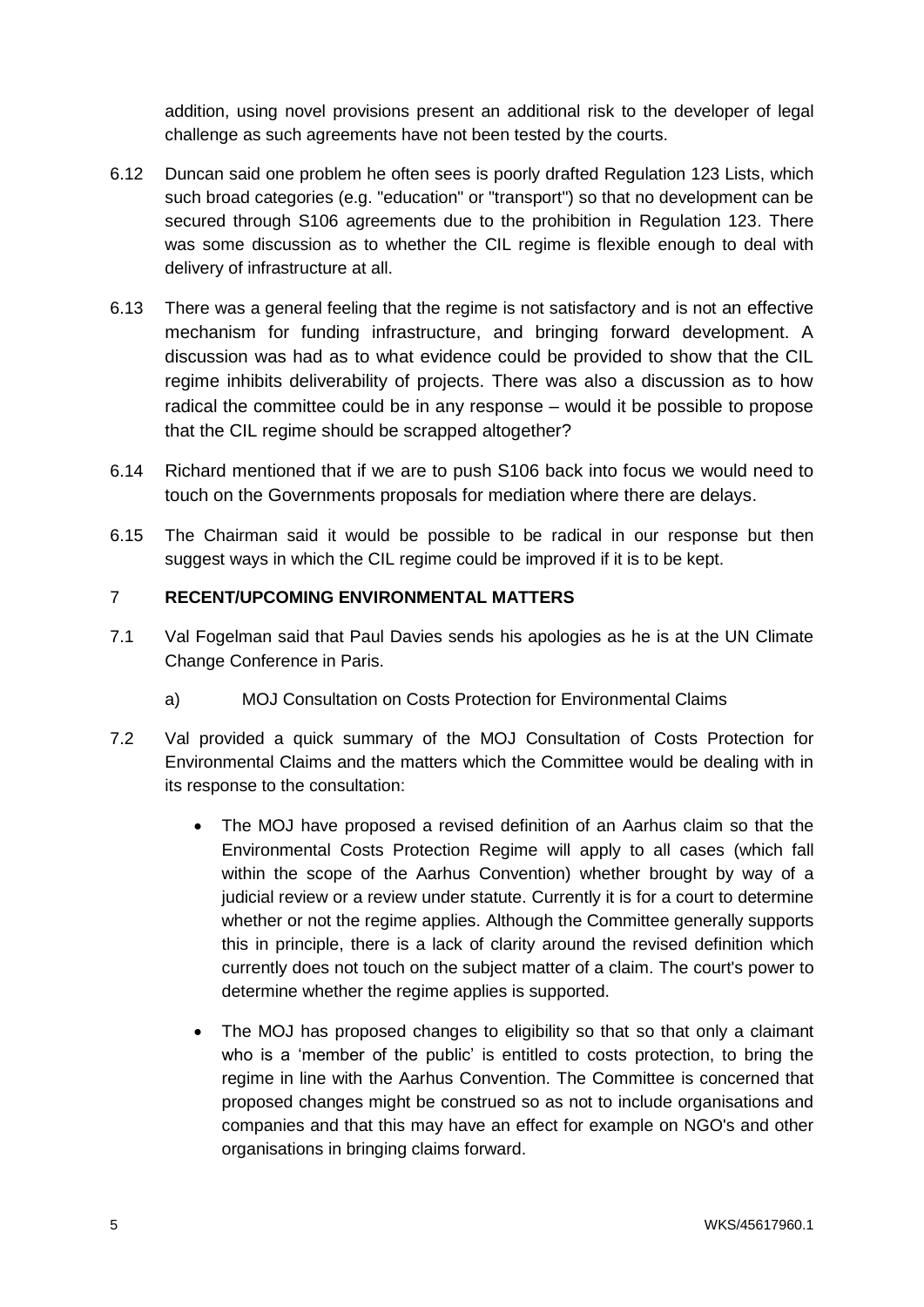- There was also a question around the levels of costs protection available and financial transparency. The regime currently requires that the costs of the proceedings must not exceed the financial resources of the claimant and must not appear 'objectively unreasonable'. It currently contains no subjective element, capping the amount for individual. The MOJ proposes a hybrid' model whereby the costs caps would be set at a default level, but any party could make an application for the court to vary their own – or another party's – costs cap. Whilst this 'hybrid' model was welcomed by the Committee, there is an issue around transparency as claimants are not currently required to file at court and serve on the defendant a schedule of their financial resources at the commencement of proceedings, meaning parties who do not deserve a protective costs order may still obtain one. The Committee's view is that a claimant should be required to show a schedule of their financial resources to the court where they are seeking to vary the costs cap, and that such an application should be subject to a test of reasonableness.
- 7.3 Duncan said that in his experience all planning judicial reviews already claim Aarhus protection.
- 7.4 Ben Stansfield and Val are currently drafting the Committee's response and will submit this to the MOJ shortly.
	- b) Other environmental issues
- 7.5 Sebastian said that there was an Environment Agency consultation on onshore oil and gas, and that the guidance note is worth reading.
- 7.6 The Chairman mentioned that there is a DEFRA review of local air quality guidance and a consultation which runs until 21 January 2016. He asked whether there was any appetite to put together a response to this consultation, and in light of resourcing issues of the Committee there was a general feeling that there was not sufficient capacity to do so at present.
- 7.7 Duncan said he would circulate an interesting opinion by Robert McCracken QC, instructed by Clean Air London, in which he was instructed to clarify the extent to which planning decisions should take into account breaches, or potential breaches, of air pollution limits.
- 7.8 The opinion states that local planning authorities are under a duty to consider, when taking planning decision, breaches of air pollution limits and that there is a requirement to improve air quality. In addition it states that an assessment of air quality impacts should include a review of the monitoring points across London and not just a single monitoring point.
- 7.9 The opinion has an impact on proposals for Heathrow expansion as the assessment was only carried out using a single monitoring point.
- 7.10 The Chairman said that there are two additional consultations to bring to the attention of the Committee: